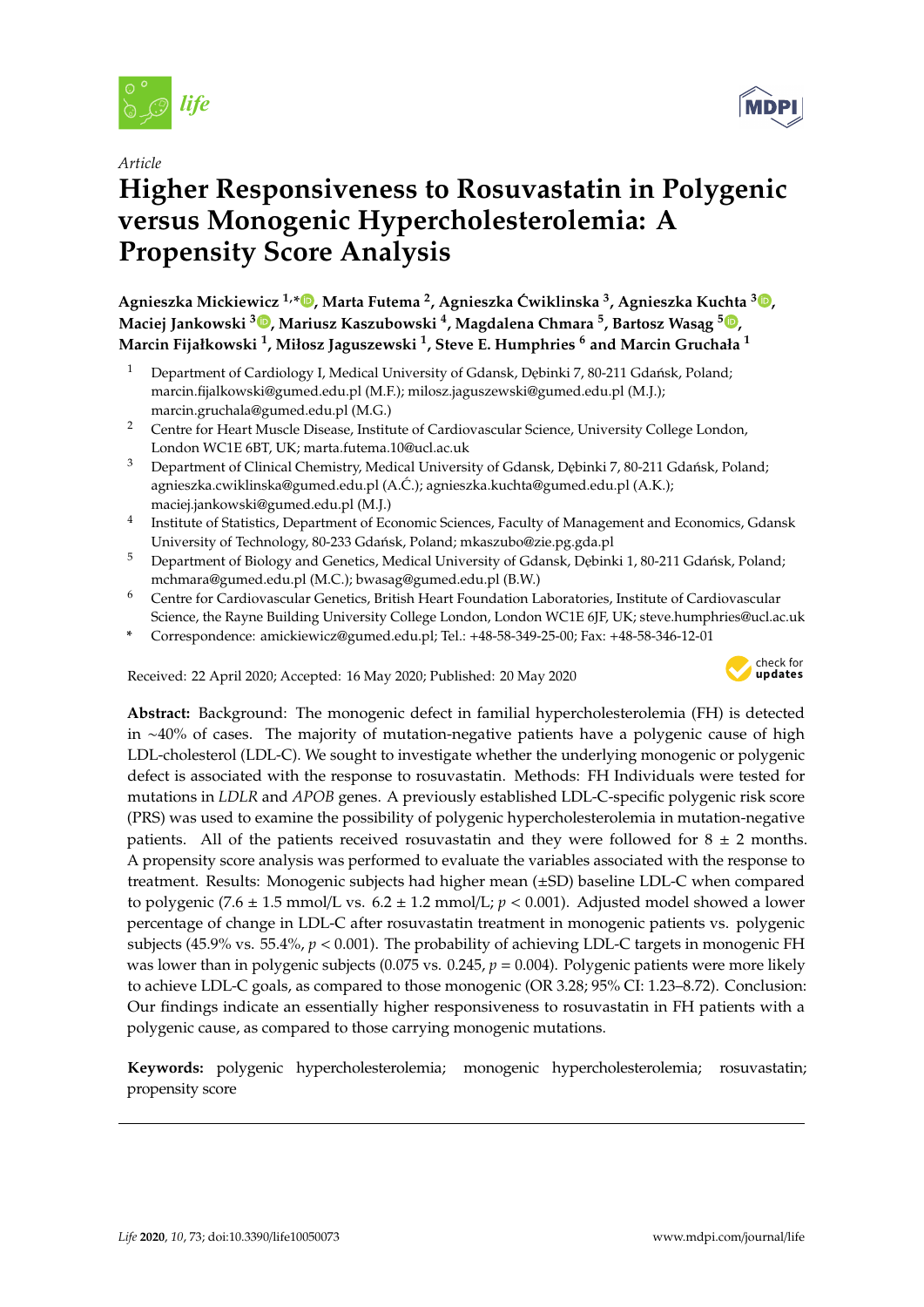#### **1. Introduction**

Familial Hypercholesterolemia (FH) is an inherited lipid disorder affecting roughly one in 250 individuals [\[1,](#page-11-0)[2\]](#page-11-1). Long life elevated low density lipoprotein cholesterol (LDL-C) concentrations translate into advanced cardiovascular disease (CVD) [\[3](#page-11-2)[–5\]](#page-11-3). Clinical criteria are useful for diagnosing FH and selecting patients for genetic testing of three genes coding for proteins that are involved in the clearance of LDL-C from blood: LDL-receptor (*LDLR*), apolipoprotein B (*APOB*), and pro-protein convertase subtilisin kexin 9 (*PCSK9*) [\[2](#page-11-1)[,6–](#page-11-4)[8\]](#page-11-5). Nevertheless, the mutations in those three genes can only be detected in ∼40% of patients with a clinical diagnosis of FH [\[4\]](#page-11-6). It has been previously estimated that a substantial proportion of individuals with clinical phenotype of FH and negative result of FH mutational analysis presents elevated LDL-C concentrations due to a polygenic cause [\[9\]](#page-11-7). Those patients inherit a higher than average number of common genetic variants with LDL-C-rising effect and can be identified based on polygenic risk score (PRS) constructed from the top six single nucleotide polymorphisms (SNPs) located in *LDLR, APOB, APOE, ABCG8*, and *SORT1* [\[10\]](#page-11-8).

Nevertheless, the clinical importance of diagnosing monogenic and polygenic hypercholesterolemia for CV risk assessment and adjusting the intensity of lipid lowering treatment (LLT) remain uncertain [\[11](#page-11-9)[–14\]](#page-11-10). Sharifi et al. showed that the carotid intima media thickness (IMT) and coronary artery calcium (CAC) score, as an indicators of the development of subclinical atherosclerosis, are greater in asymptomatic monogenic FH when comparing to age- and gendermatched asymptomatic polygenic hypercholesterolemia cases [\[15\]](#page-11-11).

The response to statin therapy has been reported to be related to the genetic basis of FH. In one of the studies, the response to atorvastatin, measured as a mean percentage LDL-C reduction, was significantly higher in heterozygous FH (HeFH) caused by the class 5 mutation in *LDLR* as compared to HeFH individuals with class 2 mutations [\[16\]](#page-11-12).

Importantly, there is a lack of a comparison of the rosuvastatin efficacy in patients with monogenic vs. polygenic hypercholesterolemia. Thus, the aim of our study was to evaluate the responsiveness to rosuvastatin in patients that were classified as monogenic FH and polygenic hypercholesterolemia. We applied comparative effectiveness analyses while using Inverse Probability Weighted Regression Adjustment (IPWRA) models in order to minimize the possible bias of non-random assignment of the rosuvastatin treatment.

#### **2. Materials and Methods**

Individuals ( $n = 112$ ) from outpatient lipid clinic in First Department of Cardiology, Gdansk, Poland, with clinical diagnosis of FH according to validated criteria, were included into the study [\[17\]](#page-12-0). The exclusion criteria comprised secondary causes of hypercholesterolemia such as diabetes, hypothyreosis, chronic kidney disease, cholestasis, corticosteroids use as well as the triglyceride (TG) concentration  $> 4.1$  mmol/L.

All of the patients receiving lipid lowering therapy (LLT) were followed for at least six months (mean  $8 \pm 2$ ) and assessed at least twice during this period. The time points of LDL-C measurements (calculated from Friedewald formula) were defined, as follows: at baseline and before the initiation of rosuvastatin treatment, and after at least six months of LLT.

The patients were enrolled prospectively based on protocol prepared *ad hoc*. The study was reviewed and accepted by the local Ethics Committee (Ethic Codes NKBBN/492/2011-2012 and 362/2019). The informed consent for participation in the study was obtained from all participants. The study complies with the Declaration of Helsinki.

#### *2.1. Molecular Testing*

Genomic DNA was isolated from whole blood while using standard methods [\[18\]](#page-12-1) and mutational analysis of *LDLR* and *APOB* was performed in all individuals [\[19\]](#page-12-2). A fragment of exon 26 of the *APOB* gene located between codons 3473–3606, which covers the region of the most frequent FH mutation,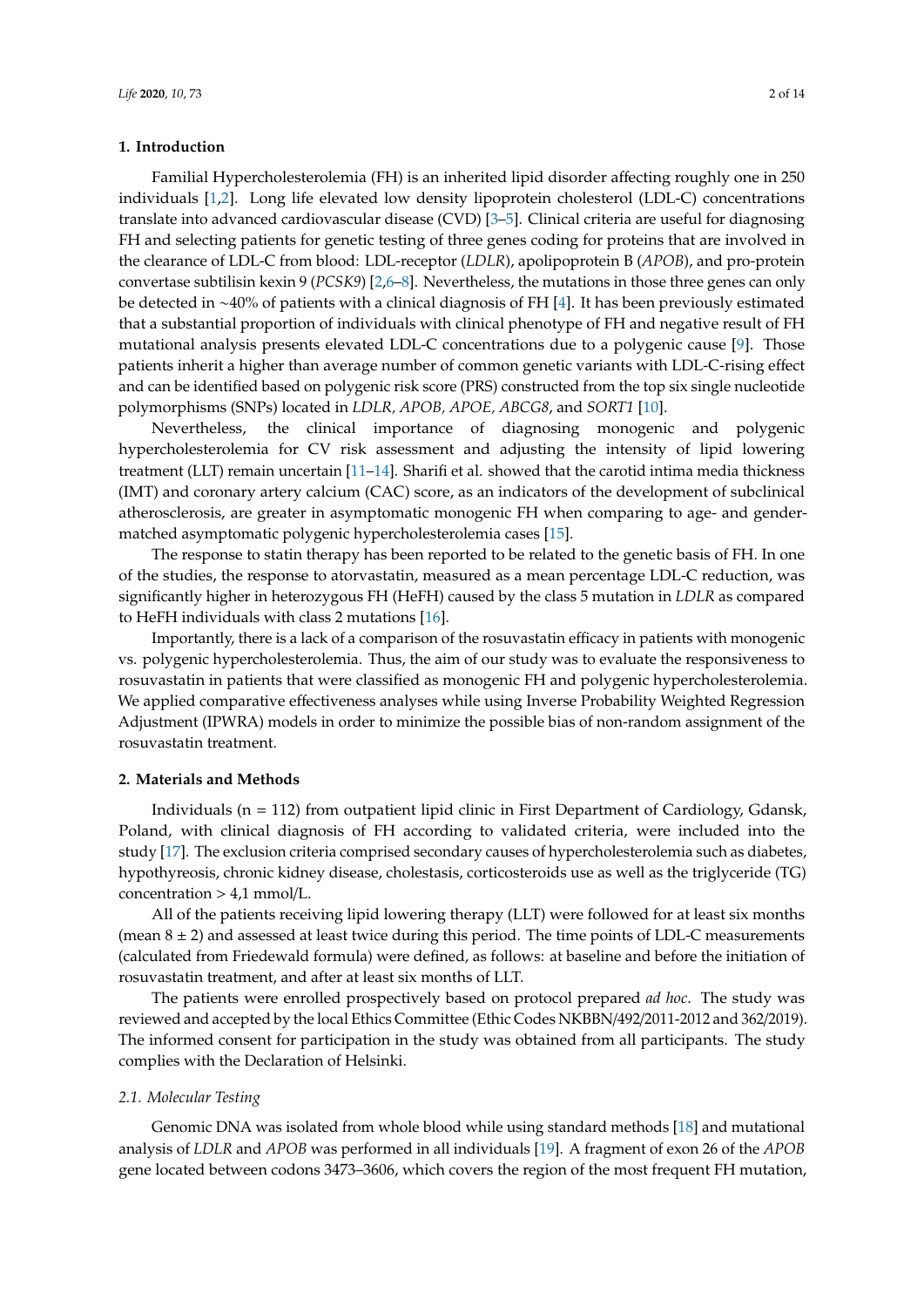was screened by using Sanger sequencing [\[20\]](#page-12-3). *LDLR* variants were classified into five categories, as indicated by the Association for Clinical Genomic Science, and only individuals with variants that were categorized as class 4 and 5 were diagnosed as monogenic hypercholesterolemia [\[21\]](#page-12-4).

Mutation-negative patients were genotyped for six LDL-C-raising single nucleotide polymorphisms (SNPs) located in: *CELSR2* (rs629301), *APOB* (rs1367117), *ABCG8* (rs4299376), *LDLR* (rs6511720), and *APOE* (rs429358, and rs7412) at the Cardiovascular Genetics Lab at UCL in the UK with the previously described methods [\[9,](#page-11-7)[10\]](#page-11-8). A previously validated LDL-C gene score was calculated for each patient [\[9](#page-11-7)[,10](#page-11-8)[,22\]](#page-12-5). Since no control cohort representing the general population is currently available for the PRS analysis, we used quartile cut-offs of the PRS distribution data for the British cohort of Caucasians, the Whitehall II study [\[9\]](#page-11-7). The investigated subjects were divided into quartiles of their PRS based on the Whitehall II population. Those with no detectable mutation in *LDLR*/*APOB* and SNPs in the top 2 quartiles (PRS > 0.65) were defined as polygenic hypercholesterolemia.

#### *2.2. Lipid Lowering Therapy*

Rosuvastatin was administrated and adjusted in the dose according to the individual decision of physician and patients' tolerance, aiming to achieve the LDL-C targets based on clinical diagnosis of FH and LDL-C concentrations. The use of ezetimibe was based on the individual decision of the physician. LLT was administrated without any knowledge of the result of genetic testing.

Demographic data, medical history, and parameters associated with LLT, including statin associated muscle symptoms, were evaluated.

High intensity therapy was defined as daily administration of 20–40 mg of rosuvastatin.

We have collected the information about the drug intake by using specially prepared case report form (CRF) to assess the adherence to LLT use.

We assessed previously applied LDL-C goals defined per European Society of Cardiology guidelines [\[23\]](#page-12-6).

#### *2.3. Statistical Analysis*

Descriptive statistical evaluations were expressed as numbers and percentages for categorical variables, and as mean with standard deviation (SD) or median with interquartile range (IQR) for continuous variables, when appropriate. The difference between the groups with regards to categorical variables was determined by the Pearson  $\chi^2$  or Fisher exact tests. For continuous variables, the difference between two independent groups was determined by the Welch's t-test or U Mann–Whitney test, if necessary.

Models have been constructed for two dependent variables to examine the influence of an underlying genetic defect in FH, monogenic or polygenic, on LLT efficacy: percentage of LDL-C reduction (continuous) and LDL-C goal (binomial). The type of hypercholesterolemia (polygenic or monogenic), as well as following variables: age, gender, LDL-baseline, statin intolerance, ezetimibe use, rosuvastatin dose, diabetes, and cardiovascular disease, were examined. The LDL-C goal achievement included reaching both LDL-C targets: in secondary prevention LDL-C < 1.8 mmol/L and in primary prevention LDL-C < 2.5 mmol/L.

The LDL-C reduction variable represented the percentage change of LDL-C after treatment and it was calculated as:

$$
LDL - C \, reduction = \frac{LDL - C \, baseline - LDL - C \, after \, treatment}{LDL - C \, baseline} \times 100\% \tag{1}
$$

Methods that were conducted for the analysis of LDL-C reduction included: Multiple Linear Regression, ANCOVA (covariance analysis) and Inverse Probability Weighted Regression Adjustment (IPWRA) based on Propensity Score Analysis.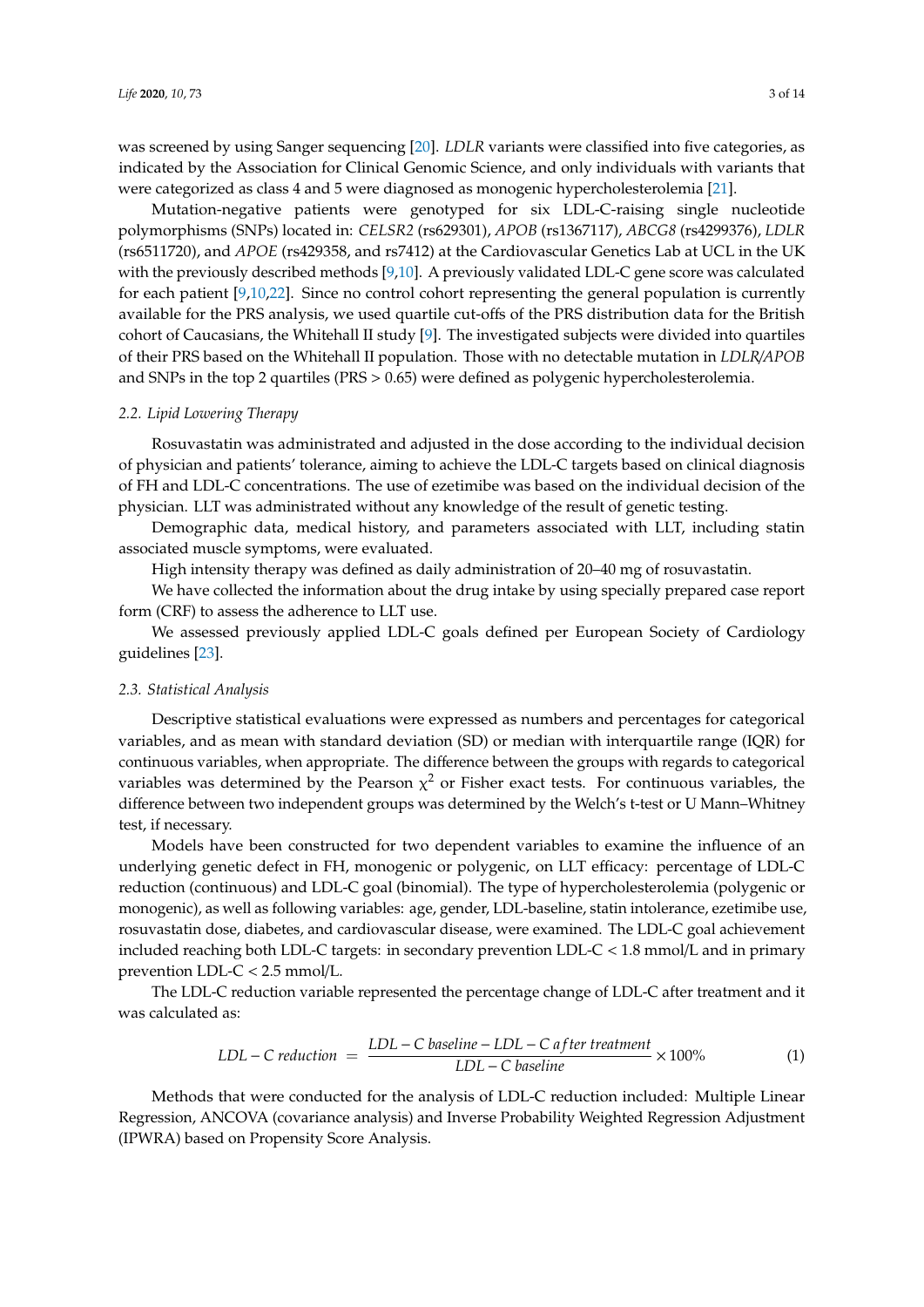Stepwise analysis with bidirectional elimination method was used to build a multivariate linear regression model. All of the clinically relevant assumptions were tested, namely: normality of residuals (W Shapiro–Wilk test), heteroscedasticity (Breusch-Pagan/Cook-Weisberg test), and multicollinearity (variance inflation factors). Identical set of dependent variables as in regression model was used in covariance analysis (ANCOVA) to calculate the expected marginal means of LDL-C reduction concentration with average values of covariates. An assumption of parallelism was also tested.

The model of discussed relations was based on Potential-outcome models and Propensity Score Analysis (Inverse Probability Weighted Regression Adjustment) to precisely account for non-random assignment to rosuvastatin treatment [\[24\]](#page-12-7). A Propensity Score Analysis was implemented while using a multivariable logistic regression model with the use of previous set of variables (the type of hypercholesterolemia—polygenic or monogenic, age, gender, LDL-baseline, statin intolerance, ezetimibe use, rosuvastatin dose, diabetes, and cardiovascular disease) to predict probabilities of conditional treatment assignment on covariates at baseline. Most important for IPWRA, overlap assumption, was verified by density graph of the predicted probabilities (Epanechnikov kernel function). The calculated potential-outcome means (POMeans) as well as frame charts of means with standard errors were presented.

Logistic regression and IPWRA analyses were performed to analyse the achievement of LDL-C goals. The final logistic model was statistically significant as well as each of its independent variables. Additionally, Pearson and Hosmer-Lemeshow goodness of fit test was performed. Outcome model and treatment model were established similarly as the models for LDL-C reduction (%), except the fact that outcome model was logit, not linear. The potential-outcome means (as probabilities of achieving a goal) were calculated.

The level of significance was set at  $p = 0.05$ . All of the statistical analyses were performed by using Statistica v13.1 (Dell Inc., Round Rock, TX, USA 2016, data analysis software system) and STATA 13 (StataCorp LP, College Station, TX, USA).

#### **3. Results**

#### *3.1. Molecular Testing*

Out of the 112 clinical FH subjects, 47 individuals were found to carry an FH-causing variant: 40 (85%) carried a mutation in *LDLR*, and seven (15%) in *APOB* (all *APOB*-mutations were the p.R3527Q). All of the FH-causing variants identified in this study are shown in Supplementary Table S1. The remaining 65 mutation-negative FH patients were genotyped for six LDL-C-associated SNPs. All the mutation-negative patients had a weighted LDL-C PRS above the second quartile of the score distribution, based on the Whitehall II population. These individuals were defined as having a high probability of polygenic cause of hypercholesterolemia. When compared to the Whitehall II population  $(n = 3020)$ , the PRS in the mutation-negative FH group was significantly higher  $(0.632 \pm 0.22 \text{ vs. } 0.818)$  $\pm$  0.09;  $p < 0.001$ ).

#### *3.2. Patients' Clinical Characteristics and Lipid Lowering Therapy Data*

The clinical characteristics and comparison of LLT data for monogenic vs. polygenic hypercholesterolemic subjects are shown in Tables [1](#page-4-0) and [2,](#page-5-0) respectively. The age and gender distributions were comparable in both groups. The individuals positive for *LDLR*/*APOB* mutations were more often diagnosed with definite FH when compared to the mutation negative patients.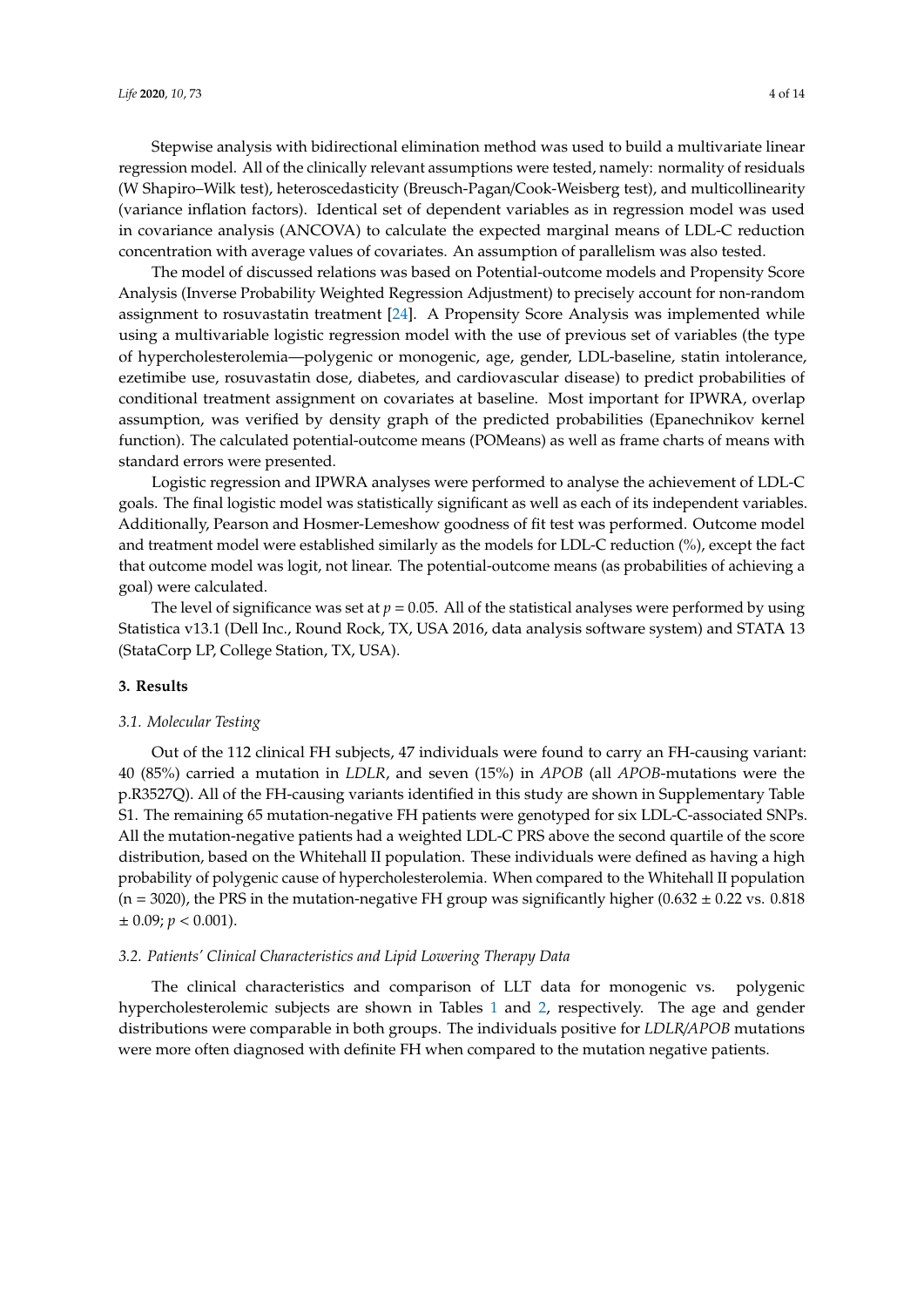| Parameter                                                                                                                         | Polygenic<br>Hypercholesterolemia<br>$n = 65$ | Monogenic<br>Hypercholesterolemia<br>$n = 47$ | $p$ Value                   |
|-----------------------------------------------------------------------------------------------------------------------------------|-----------------------------------------------|-----------------------------------------------|-----------------------------|
| Age, years *                                                                                                                      | $54.37 \pm 12.54$                             | $50.57 \pm 13.49$                             | 0.134                       |
| Female                                                                                                                            | 42 (64.62%)                                   | 28 (59.57%)                                   | 0.586                       |
| Prevention Primary                                                                                                                | 48 (73.85%)                                   | $31(65.96\%)$                                 | 0.366                       |
| Prevention Secondary                                                                                                              | 17(26.15%)                                    | $16(34.04\%)$                                 | 0.366                       |
| <b>CVD</b>                                                                                                                        | $15(23.08\%)$                                 | $15(31.91\%)$                                 | 0.297                       |
| CAD                                                                                                                               | $13(20.00\%)$                                 | $13(27.66\%)$                                 | 0.343                       |
| CAD age, years *                                                                                                                  | $49.45 \pm 10.96$                             | $47.30 \pm 3.56$                              | 0.548                       |
| MI                                                                                                                                | 21 (32.31%)                                   | $8(17.02\%)$                                  | 0.311                       |
| MI age, years *                                                                                                                   | $48.70 \pm 11.25$                             | $47.38 \pm 5.40$                              | 0.748                       |
| PCI                                                                                                                               | 7 (10.77%)                                    | 9(19.15%)                                     | 0.211                       |
| PCI age, years *                                                                                                                  | $46.57 \pm 12.16$                             | $46.78 \pm 3.35$                              | 0.966                       |
| CABG                                                                                                                              | $4(6.15\%)$                                   | $3(6.38\%)$                                   | 0.961                       |
| CABG age, years *                                                                                                                 | $48.00 \pm 5.20$                              | $51.5 \pm 0.71$                               | 0.364                       |
| Stroke/TIA                                                                                                                        | $3(4.62\%)$                                   | $2(4.26\%)$                                   | 0.748                       |
| Smoking                                                                                                                           | $11(16.92\%)$                                 | 7 (14.89%)                                    | 0.783                       |
| HA                                                                                                                                | 22 (33.85%)                                   | 23 (48.94%)                                   | 0.169                       |
| DM                                                                                                                                | $6(9.23\%)$                                   | $2(4.26\%)$                                   | 0.303                       |
| BMI $(kg/m^2)^*$                                                                                                                  | $26.57 \pm 4.11$                              | $26.24 \pm 4.62$                              | 0.720                       |
| FH<br>Definite<br>Probable<br>Possible                                                                                            | $2(3.08\%)$<br>29 (44.62%)<br>34 (52.31%)     | 24 (51.06%)<br>21 (44.68%)<br>$2(4.26\%)$     | < 0.001<br>0.995<br>< 0.001 |
| Family history of<br>hypercholesterolemia in adults<br>aged >18 years defined as<br>$LDL-C > 4.9$ mmol/L<br>$(190 \text{ mg/dL})$ | 22 (33.85%)                                   | 39 (82.98%)                                   | < 0.001                     |
| Family history of<br>hypercholesterolemia in<br>children defined as LDL-C<br>$>4.0$ mmol/L (155 mg/dL)                            | $6(9.23\%)$                                   | $12(25.53\%)$                                 | 0.021                       |
| Family history of premature<br>CAD (in men below age 55, in<br>women below 60 years)                                              | 49 (75.38%)                                   | 35 (74.47%)                                   | 0.912                       |
| Corneal arcus <45 y                                                                                                               | $1(1.54\%)$                                   | $5(10.64\%)$                                  | 0.046                       |
| Tendinous xanthomata                                                                                                              | $\boldsymbol{0}$                              | $1(2.13\%)$                                   | 0.420                       |

<span id="page-4-0"></span>**Table 1.** Characteristics of individuals with monogenic hypercholesterolemia and polygenic hypercholesterolemia.

Data are presented as \* mean ± standard deviation or as number (percentage). Abbreviations: BMI—Body mass index, CAD—coronary artery disease, CABG—Coronary artery bypass grafting, CVD—Cardiovascular disease, DM—diabetes, FH—familial hypercholesterolemia, HA—arterial hypertension, MI—myocardial infarction, PCI—percutaneous intervention, TIA—transient ischemic attack.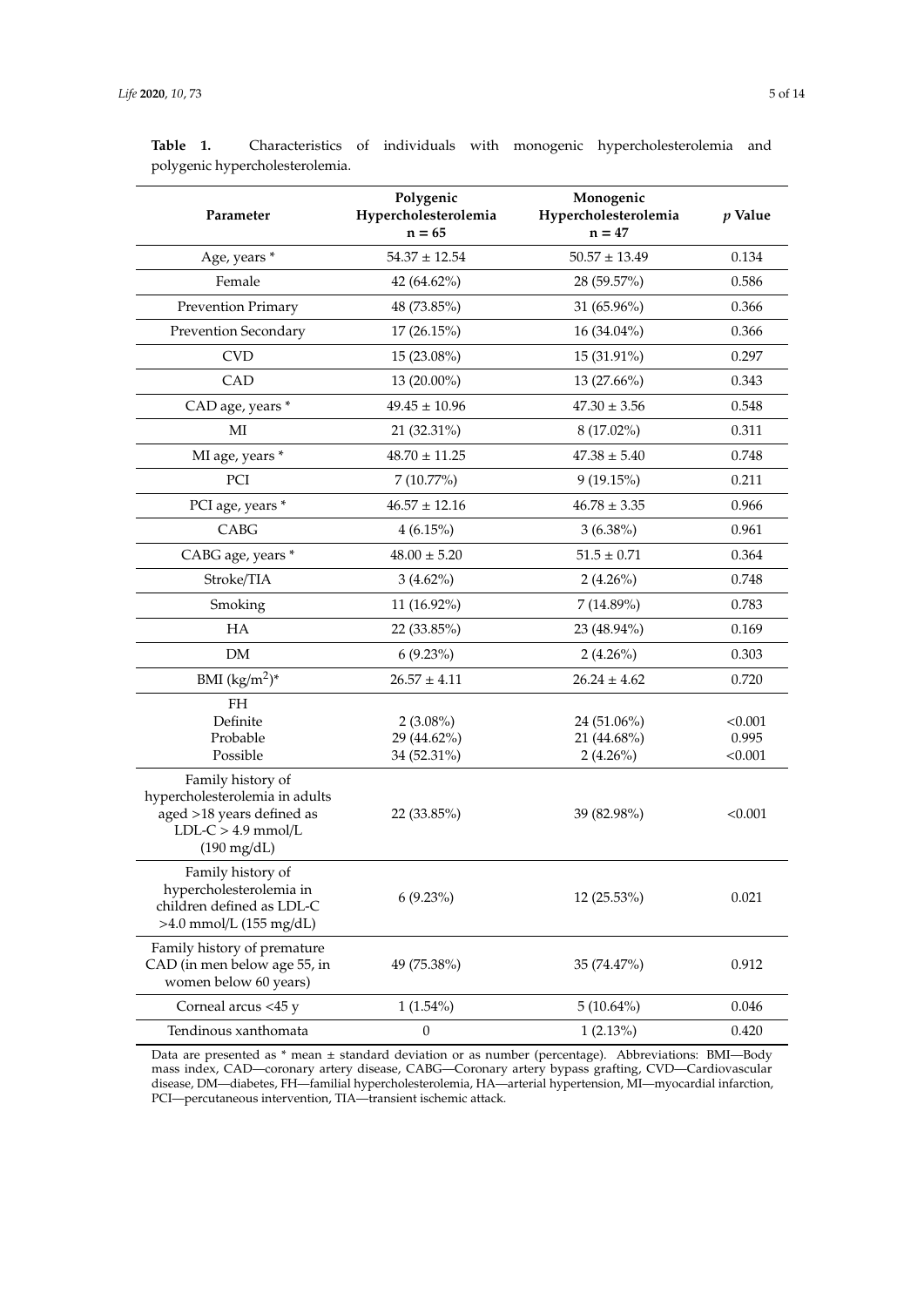<span id="page-5-0"></span>

| Parameter                                                    | Polygenic<br>Hypercholesterolemia<br>$N = 65$ | Monogenic<br>Hypercholesterolemia<br>$N = 47$ | <i>p</i> Value |  |  |  |  |
|--------------------------------------------------------------|-----------------------------------------------|-----------------------------------------------|----------------|--|--|--|--|
| Lipid profile parameters before and after treatment          |                                               |                                               |                |  |  |  |  |
| TC (mmol/L) *                                                |                                               |                                               |                |  |  |  |  |
| baseline                                                     | $8.6 \pm 1.2$                                 | $10.0 \pm 1.8$                                | < 0.001        |  |  |  |  |
| after treatment                                              | $5.0 \pm 0.9$                                 | $5.7 \pm 1.2$                                 | < 0.001        |  |  |  |  |
| LDL-C (mmol/L) *                                             |                                               |                                               |                |  |  |  |  |
| baseline                                                     | $6.2 \pm 1.2$                                 | $7.6\pm1.5$                                   | < 0.001        |  |  |  |  |
| after treatment                                              | $2.9 \pm 0.7$                                 | $3.8 \pm 1.1$                                 | < 0.001        |  |  |  |  |
| non HDL-C (mmol/L) *                                         |                                               |                                               |                |  |  |  |  |
| baseline                                                     | $7.0 \pm 1.4$                                 | $8.3 \pm 1.7$                                 | < 0.001        |  |  |  |  |
| after treatment                                              | $3.5 \pm 0.9$                                 | $4.3 \pm 1.1$                                 | < 0.001        |  |  |  |  |
| TG (mmol/L) *                                                |                                               |                                               |                |  |  |  |  |
| baseline                                                     | $1.7 \pm 0.8$                                 | $1.6 \pm 0.6$                                 | 0.431          |  |  |  |  |
| after treatment                                              | $1.3 \pm 0.6$                                 | $1.1 \pm 0.5$                                 | 0.136          |  |  |  |  |
| HDL-C (mmol/L) *                                             |                                               |                                               |                |  |  |  |  |
| baseline                                                     | $1.6 \pm 0.4$                                 | $1.6 \pm 0.5$                                 | 0.499          |  |  |  |  |
| after treatment                                              | $1.5 \pm 0.4$                                 | $1.5 \pm 0.4$                                 | 0.421          |  |  |  |  |
|                                                              | Lipid lowering therapy                        |                                               |                |  |  |  |  |
| Rosuvastatin 5-10 mg daily                                   | 22 (34%)                                      | 9(19%)                                        |                |  |  |  |  |
| Rosuvastatin 15-20 mg daily                                  | 20 (31%)                                      | 22 (47%)                                      | 0.134          |  |  |  |  |
| Rosuvastatin 30-40 mg daily                                  | 23(36%)                                       | 16(34%)                                       |                |  |  |  |  |
| Ezetimibe use                                                | 15 (23%)                                      | 20 (43%)                                      | 0.029          |  |  |  |  |
| High intensity rosuvastatin<br>therapy (20-40 mg daily)      | 41 (63%)                                      | 37(79%)                                       | 0.075          |  |  |  |  |
| High intensity rosuvastatin in<br>combination with ezetimibe | 10(24%)                                       | 14 (38%)                                      | 0.199          |  |  |  |  |
| Statin intolerance                                           | 7(11%)                                        | 5(11%)                                        | 0.617          |  |  |  |  |
| <b>SAMS</b>                                                  | 4(6%)                                         | 4(9%)                                         | 0.451          |  |  |  |  |
|                                                              | LDL-C treatment goals                         |                                               |                |  |  |  |  |
| $LDL-C < 2.5$ mmol/L                                         | 25 (38%)                                      | 6(13%)                                        | 0.003          |  |  |  |  |
| $LDL-C < 2.5$ mmol/L achieved<br>in primary prevention       | 19/48 (40%)                                   | 5/31(16%)                                     | 0.027          |  |  |  |  |
| LDL-C < $1.8$ mmol/L in<br>secondary prevention              | 1/17(6%)                                      | $0/16(0\%)$                                   | 0.515          |  |  |  |  |
| LDL-C goal achieved                                          | 20 (31%)                                      | 5(11%)                                        | 0.012          |  |  |  |  |

**Table 2.** Lipid profiles, lipid-lowering therapy and the achievement of LDL-C treatment goals.

Data are presented as \* mean ± standard deviation and number (percentage). Abbreviations: HDL-C-high-density lipoprotein cholesterol, LDL-C—low-density lipoprotein, SAMS—Statin associated muscle symptoms, TC—total cholesterol; TG—triglicerydes.

There was no difference in the distribution of cardiovascular risk factors, such as arterial hypertension (HA), smoking, diabetes (DM), and body mass index (BMI) (Table [1\)](#page-4-0). We found a lower frequency of family history of hypercholesterolemia in patients with polygenic hypercholesterolemia than in those carrying the FH-causing mutations. The rate of family history of premature CAD was similar in both groups. Corneal arcus (<45 years of age) was more often present in monogenic hypercholesterolemic subjects than in those with a polygenic cause (*p* = 0.046). Tendinous xanthomas were reported in one patient (Table [1\)](#page-4-0). Carriers of an *LDLR*/*APOB* mutation were found to have higher baseline and post-treatment concentrations of total cholesterol (TC), LDL-C, and non-HDL-C, as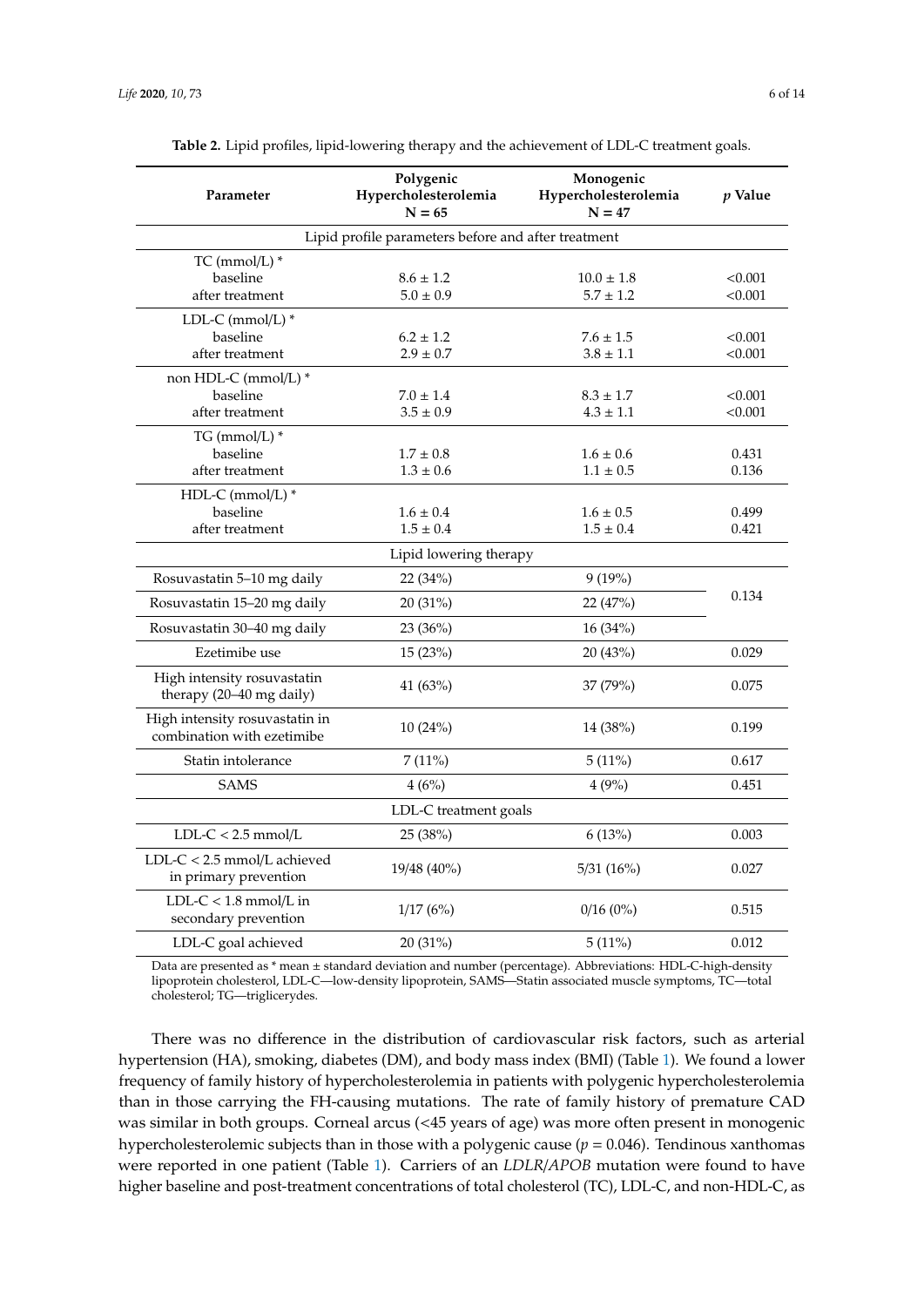compared to patients with polygenic hypercholesterolemia (Table [2\)](#page-5-0). The mean HDL-C and triglyceride (TG) concentrations did not differ significantly between the groups.

The daily doses of rosuvastatin did not differ between the groups (*p* = 0.134). Additionally, 23% of polygenic and 43% of monogenic subjects received ezetimibe ( $p = 0.029$ ). The rates of use of high intensity rosuvastatin therapy and high intensity rosuvastatin in combination with ezetimibe were similar in both of the groups. The distribution of statin intolerance between the groups was comparable (Table [2\)](#page-5-0).

An LDL-C concentration that was below 2.5 mmol/L was achieved in 13% of monogenic and 38% of polygenic subjects (*p* = 0.003). In total, the LDL-C goal was achieved in 31% of polygenic subjects and 11% of monogenic individuals ( $p = 0.012$ ). In primary prevention, individuals with polygenic hypercholesterolemia more frequently reached the goal of therapy  $(40\% \text{ vs. } 16\%; p = 0.027)$ . None of the monogenic patients and one patient with polygenic hypercholesterolemia achieved the target of LDL-C below 1.8 mmol/L in secondary prevention (*p* = NS) (Table [2\)](#page-5-0). One polygenic individual in secondary prevention had post-treatment LDL-C of 1.4 mmol/L.

## *3.3. Influence of A Genetic Defect in FH on Response to LLT*

The concentration of baseline LDL-C, and the variability of rosuvastatin doses and ezetimibe use were a major source of bias for the comparison. Thus, we constructed an IPWRA model with a propensity score (PS) to predict the probabilities of treatment assignment conditional on covariates at baseline. After re-weighing of the data, IPWRA model showed a lower percentage of change in LDL-C concentration after treatment in monogenic patients vs. polygenic subjects (45.9% vs. 55.4%,  $p < 0.001$ ) (Figure [1\)](#page-6-0). The ~10 percentage points (pp) difference between the groups in LDL-C change (%) after rosuvastatin therapy was confirmed in covariance analysis (41.5% vs. 51.6%,  $p < 0.001$ ) (Table [3A](#page-7-0)).

<span id="page-6-0"></span>In a linear regression model, the presence of monogenic hypercholesterolemia and the baseline LDL-C concentration substantially influenced the change of LDL-C (%) ( $p < 0.001$ ). Diabetes was a condition with borderline significance  $(p = 0.052)$ . The mean percentage reduction in LDL-C concentration after rosuvastatin in monogenic patients was 10.13 pp lower, as compared to those with polygenic hypercholesterolaemia ( $p < 0.001$ ). Additionally, each increase of baseline LDL-C by  $0.02586$ mmol/L (1 mg/dL), ceteris paribus, increased the reduction of LDL-C by 0.11 pp. (Table [3A](#page-7-0)).



### **HYPERCHOLESTEROLEMIA**

polygenic and monogenic subjects. The data are presented as mean and 95% CI (IPWRA model). Figure 1. Low density lipoprotein cholesterol (LDL-C) reduction (%) after rosuvastatin treatment in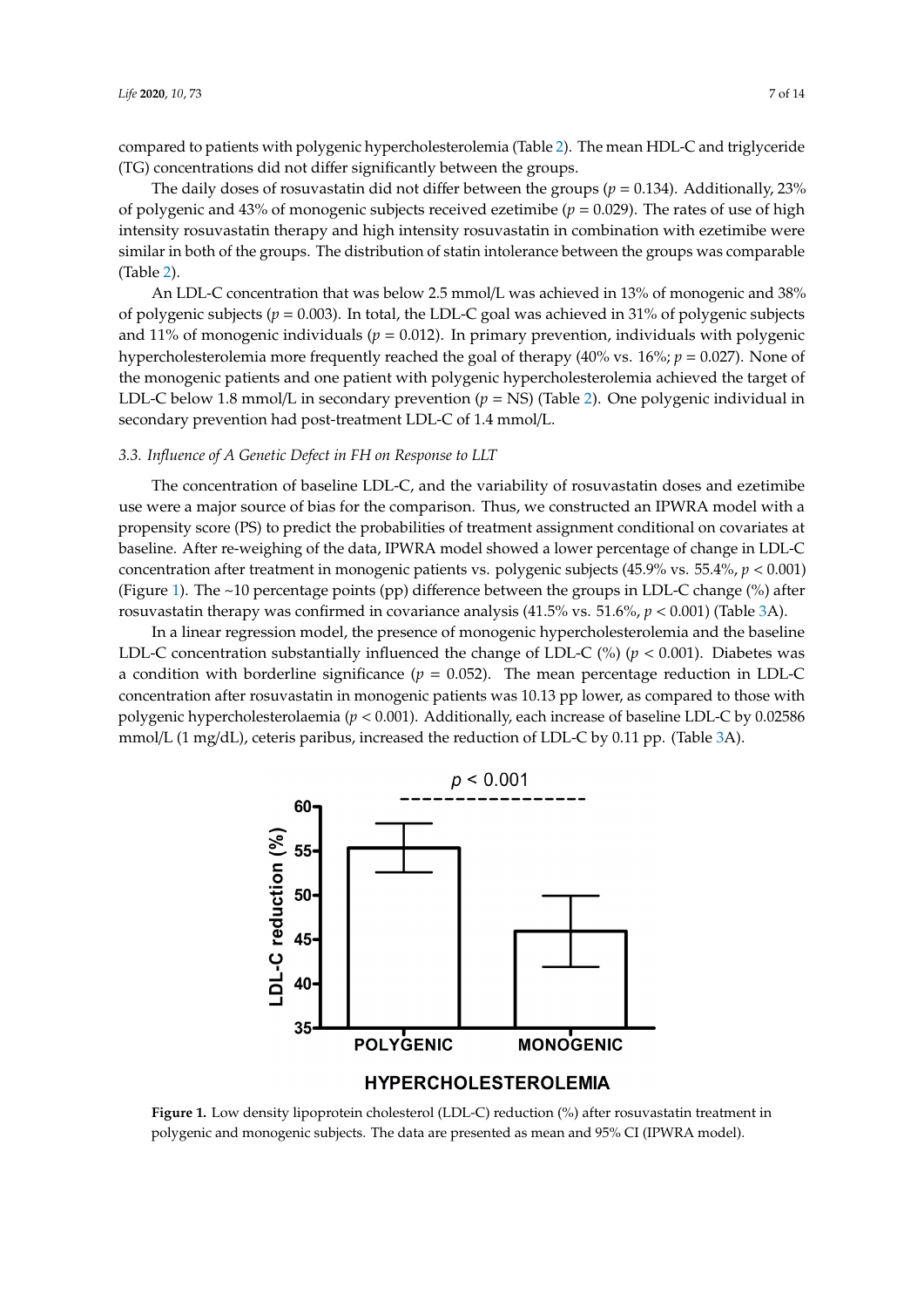|                     | LDL-C reduction $(\%)$<br>А.                               |                             |          |         |  |
|---------------------|------------------------------------------------------------|-----------------------------|----------|---------|--|
|                     | Inverse Probability Weighted Regression Adjustment (IPWRA) |                             |          |         |  |
| Group               | Mean,% $*$                                                 | <i>p</i> value              |          | 95% CI  |  |
|                     |                                                            |                             | lower    | upper   |  |
| Monogenic           | 45.9                                                       | < 0.001                     | 42.0     | 49.8    |  |
| Polygenic           | 55.4                                                       |                             | 52.7     | 58.1    |  |
|                     | Ancova                                                     |                             |          |         |  |
| Group               | Mean,% $*$                                                 | <i>p</i> value              | 95% CI   |         |  |
|                     |                                                            |                             | lower    | upper   |  |
| Monogenic           | 41.5                                                       | < 0.001                     | 35.4     | 47.6    |  |
| Polygenic           | 51.6                                                       |                             | 46.6     | 56.6    |  |
|                     | <b>Linear Regression Model</b>                             |                             |          |         |  |
|                     |                                                            | $F(3,107) = 8.23 p < 0.001$ |          |         |  |
| Variable            | Coefficient                                                | <i>p</i> value              | 95% CI   |         |  |
|                     |                                                            |                             | lower    | upper   |  |
| Constant            | 27.41                                                      | < 0.001                     | 15.61    | 39.20   |  |
| Monogenic/Polygenic | $-10.13$                                                   | < 0.001                     | $-15.72$ | $-4.54$ |  |
| <b>LDL</b> baseline | 0.11                                                       | < 0.001                     | 0.06     | 0.16    |  |
| Diabetes melitus    | $-9.38$                                                    | 0.052                       | $-18.84$ | 0.08    |  |
|                     | <b>LDL-C Goal Achievement</b><br><b>B.</b>                 |                             |          |         |  |
|                     | Inverse Probability Weighted Regression Adjustment (IPWRA) |                             |          |         |  |
| Group               | Probability of goal<br>achievement                         | <i>p</i> value              | 95% CI   |         |  |
|                     |                                                            |                             | lower    | upper   |  |
| Monogenic           | 0.075                                                      | 0.004                       | 0.008    | 0.142   |  |
| Polygenic           | 0.245                                                      |                             | 0.151    | 0.339   |  |
|                     | Risk Ratio Polygenic vs. Monogenic = 3.28                  |                             | 1.23     | 8.72    |  |
|                     | <b>Logistic Regression</b>                                 |                             |          |         |  |
| Variable            | LR Chi <sup>2</sup> (2) = 16.90 $p < 0.001$                |                             |          |         |  |
|                     | Odds ratio                                                 | <i>p</i> value              |          | 95% CI  |  |
|                     |                                                            |                             | lower    | upper   |  |
| Constant            | 0.625                                                      | 0.103                       | 0.355    | 1.100   |  |
| Monogenic/Polygenic | 0.281                                                      | 0.023                       | 0.094    | 0.840   |  |
| CVD                 | 0.087                                                      | 0.020                       | 0.011    | 0.686   |  |

<span id="page-7-0"></span>**Table 3.** Low density lipoprotein cholesterol (LDL-C) reduction and LDL-C goal achievement in monogenic and polygenic hypercholesterolemia.

Data are presented as \* mean and 95% CI or numbers and 95% CI. Abbreviations: see Tables [1](#page-4-0) and [2.](#page-5-0)

### *3.4. Influence of A Genetic Defect in FH on Achieving the LDL-C Treatment Goals*

The estimated probability of achieving LDL-C targets in patients with monogenic hypercholesterolemia was significantly lower than for polygenic subjects in adjusted IPWRA analysis (0.075 vs. 0.245,  $p = 0.004$ ) (Figure [2\)](#page-8-0). Polygenic patients were more likely to achieve the LDL-C treatment goals when compared to monogenic patients (RR = 3.28; 95% CI: 1.23–8.72) (Table [3B](#page-7-0)). In a logistic regression model, individuals with a polygenic cause of hypercholesterolemia were more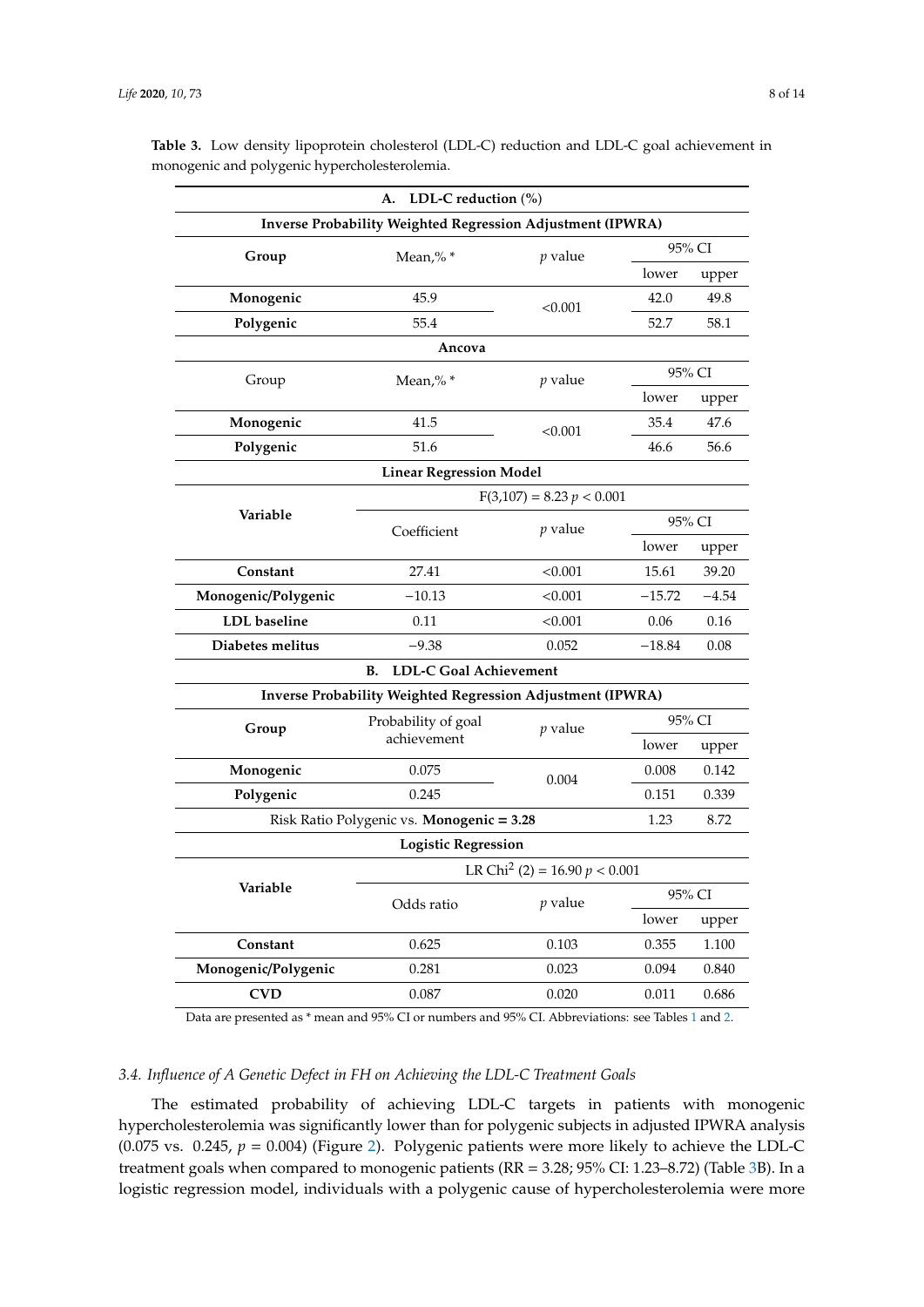<span id="page-8-0"></span>likely to achieve LDL-C goals than those with a monogenic cause (OR 3.56, 95% CI: 1.19–10.64). Additionally, a higher proportion of individuals without documented cardiovascular disease achieved<br>LDL G treatment and tOP 11.40, 05%, GL 1.46, 00.01) (Table 3B). LDL-C treatment goals (OR 11.49, 95% CI: 1.46–90.91) (Table [3B](#page-7-0)).  $\mathbf{b}$  between the groups in LD-C change ( $\mathbf{b}$  after rosuvastatin therapy was confirmed in confirmed in covariance  $\mathbf{b}$  and  $\mathbf{b}$  and  $\mathbf{b}$  and  $\mathbf{b}$  and  $\mathbf{b}$  and  $\mathbf{b}$  and  $\mathbf{b}$  and  $\mathbf{b}$ 



**Figure 2.** Probability of achieving LDL-C goals after rosuvastatin treatment. The data are presented as mean and 95% CI (IPWRA model).

#### **Figure 1. <b>Figure 1. Figure 1. Figure 1. Figure 1. Figure 1. Figure 1. Figure 1. Figure 1. Figure 1. Figure 1. Figure 1. Figure 1. Figure 1. Figure 1. Figure 1. Figure 1. Figure 1. Figure 4. Discussion**

7 There is a lack of data on the efficacy of LLT in FH patients with a polygenic cause when compared to Intensive LLT is essential in FH individuals to reduce cardiovascular risk and prevent CV death. individuals carrying a monogenic defect. In our study, we performed a propensity-score weighted analysis of observational data from 112 FH patients in order to evaluate the response to rosuvastatin in those two groups. Unbalanced distribution of LDL-C concentrations, the variability of rosuvastatin doses and ezetimibe use were a major source of bias for the comparison. We found a substantially lower percentage of change in LDL-C concentrations on rosuvastatin therapy in patients carrying the monogenic mutations, in comparison to those mutation-negative with high polygenic score.

Previous studies investigating subjects with polygenic hypercholesterolemia mainly concentrated on the evaluation of CV risk. The treatment response to conventional LLT was mainly assessed in patients with confirmed FH-causing mutations and those with a non-confirmed diagnosis (i.e., no mutation found). To the best of our knowledge, there was no study comparing the response to rosuvastatin in individuals with monogenic FH and polygenic hypercholesterolemia, perhaps due to low availability of polygenic score testing. Data on polygenic hypercholesterolemia are still lacking, as the genotyping for the polygenic score in mutation-negative FH patients is not routinely performed. Therefore, the studies focusing on a treatment response and the achievement of LDL-C goals in polygenic vs. monogenic hypercholesterolemia are valuable in light of new treatment targets and novel drugs [\[25](#page-12-8)[–29\]](#page-12-9).

The subjects studied here with polygenic hypercholesterolemia and monogenic FH presented a similar frequency of CVD and CV factors, such as hypertension, smoking history, diabetes, and mean BMI. We observed a lower rate of family history of hypercholesterolemia in patients with polygenic hypercholesterolemia than in monogenic patients, which is in line with previous studies. The expected inheritance (i.e., family history) of polygenic hypercholesterolemia is approximately 30%, as compared to the 50% seen in monogenic families [\[9\]](#page-11-7). Both groups had a comparable prevalence of clinically probable FH. Our findings indicate that polygenic hypercholesterolemia is sometimes difficult to clinically differentiate from monogenic hypercholesterolemia. The clinical diagnosis of FH cannot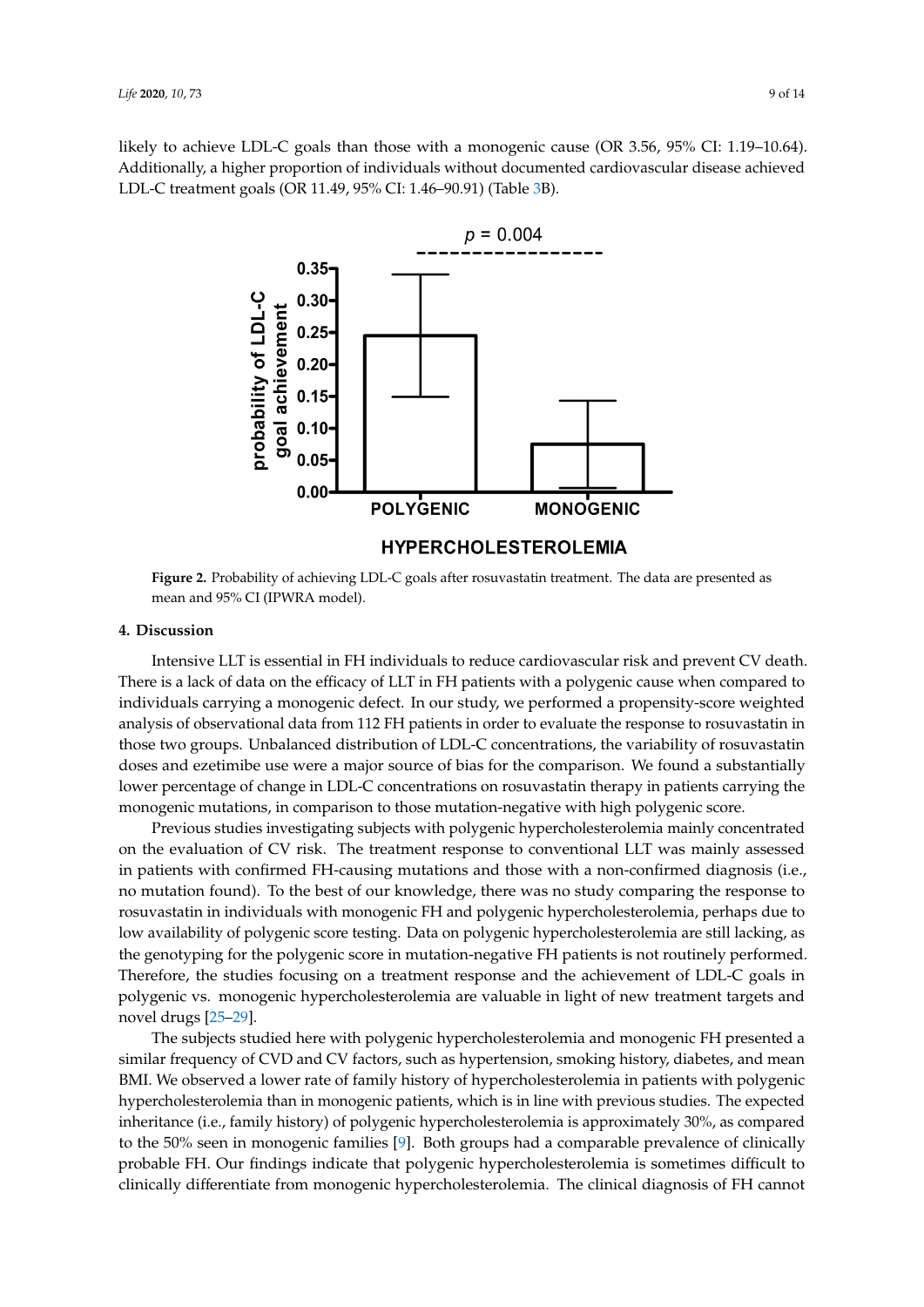clearly identify an underlying genetic defect, which underlines the importance of genetic testing in FH, particularly in probable FH. As NGS becomes cheaper, whole genome sequencing will give individuals a more complete picture of the disease.

In comparison to patients with a high polygenic score, carriers of an *LDLR*/*APOB* mutation were found to have higher mean baseline and post-treatment LDL-C concentrations. The characteristics of our study group is similar to the cohort from Netherlands, in which carriers of FH-causing mutation presented higher baseline LDL-C concentrations and post-treatment LDL-C concentrations, as compared to polygenic subjects [\[15\]](#page-11-11). Nevertheless, this study did not provide any detailed information on LLT, the response to treatment, and the achievement of LDL-C treatment goals.

The available data are scarce evaluating the response to rosuvastatin in polygenic and monogenic hypercholesterolemia. One of the studies evaluating the response to evolocumab found no significant difference in percent LDL-C change between those groups after 12 weeks [\[30\]](#page-12-10). Although the number of patients was low (32 monogenic vs. 7 polygenic), the authors estimate that it would be needed to analyse 2282 individuals that were treated with evolocumab to observe a significant difference between those groups. Nevertheless, the mechanism of action of evolocumab is different than statins and, thus, we cannot directly compare those findings.

Sijbrands et al. evaluated the response to simvastatin (20 mg per day) in 27 FH patients, for nine weeks and found a similar percentage of LDL-C reduction in patients with confirmed *LDLR* and *APOB* mutations when compared to those with no mutation found [\[31\]](#page-12-11). On the other hand, Chaves et al., who investigated the response to statins among patients with different types of mutations in the *LDLR* receptor, found that 22 carriers of *LDLR* null-mutations exhibit a poorer response to simvastatin compared to 20 patients with *LDLR* defective-mutations [\[32\]](#page-12-12).

Herein, we showed also the low achievement of LDL-C treatment goals. 11% of monogenic subjects when compared to 31% of those with polygenic hypercholesterolemia achieved LDL-C goals, despite a similar distribution of daily doses of rosuvastatin in both groups. Polygenic patients were 3.28 more likely to reach the LDL-C treatment goals as compared to monogenic FH patients. The reason can be explained by higher baseline concentrations of LDL-C in patients with monogenic hypercholesterolemia vs. polygenic subjects along with poorer response to rosuvastatin in patients carrying a monogenic defect.

There are few data on conventional LLT in polygenic and monogenic subjects and we might only compare our results to studies investigating individuals with a confirmed FH-causing mutation compared to those with no mutation found, as we mentioned above [\[33\]](#page-12-13). For instance, the Safeheart registry reported that the treatment goal of LDL-C less than 2.5 mmol/L was achieved in only 11.2% of monogenic HeFH [\[34\]](#page-13-0). In their study 71.8% of individuals with an FH-causing mutation were on maximal LLT, similarly to our cohort of patients with monogenic hypercholesterolemia (81%). In the large study of Masana et al. only 23% of their patients achieved the target of LDL-C below 2.5 mmol/L, and 12% of them with CVD reached LDL-C concentration of 1.8 mmol/L [\[27\]](#page-12-14).

Undoubtedly, severe hypercholesterolemia must be treated, irrespective of the underlying genetic cause due to the causal role of elevated LDL-C in the development of atherosclerosis. All of the patients with hypercholesterolemia should reach recommended LDL-C treatment targets to improve their clinical outcome [\[25,](#page-12-8)[35,](#page-13-1)[36\]](#page-13-2). However, different approaches can be proposed for monogenic and mutation negative FH cases and in consequence for those with polygenic cause of FH due to higher CV risk in HeFH [\[37\]](#page-13-3).

The findings of our study highlight a lower rate of the achieved LDL-C targets in patients with monogenic FH as compared to those with polygenic hypercholesterolemia, resulting from higher baseline LDL-C concentrations and poorer responsiveness to LLT and point to the fact that the knowledge about underlying genetic defect in clinically diagnosed FH might be important in terms of patient's risk stratification and management.

In the era of a personalised medicine approach, when genotype helps to tailor patient's treatment, and in healthcare systems with limited financial resources, the results of our study would help to identify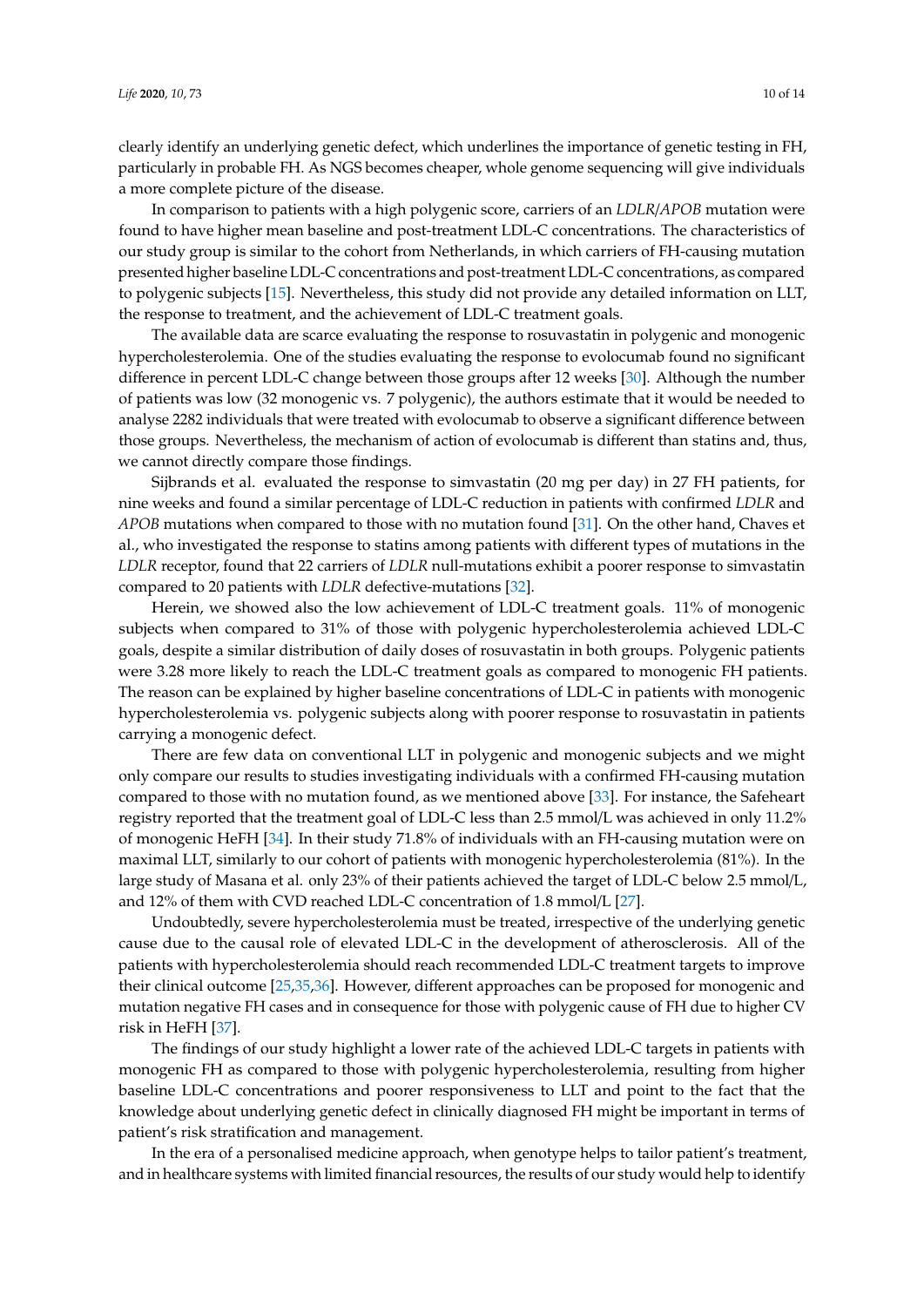those patients who will benefit the most from early, intensive therapy with PCSK-9 inhibitors [\[35](#page-13-1)[,36](#page-13-2)[,38\]](#page-13-4). Further prospective studies in a larger number of patients with polygenic hypercholesterolemia and monogenic FH would provide more information and evaluate the LDL-C response to oral lipid-lowering medications and PCSK-9 inhibitors, and to assess their CV risk.

#### *4.1. Limitations*

The limitation of our study is relatively small sample size. However, we would like to underline that polygenic score is not routinely tested yet and the availability of this results is still low. We constructed an IPWRA model based on propensity score and performed covariate analysis to minimize the bias of observational study and evaluate the variables associated with the response to treatment. Nevertheless, further prospective study should be undertaken in patients with clinical phenotype of FH carrying a monogenic defect vs. those with high polygenic score, in order to compare the response to rosuvastatin, as the most potent statin.

Patients were not tested for mutations in *PCSK9*, however the frequency of an FH-causing variant in *PCSK9* in Poland is thought to be even lower than in the UK, where the prevalence is estimated to be 2%. We performed *PCSK9* gene testing in 100 patients with a negative result of *LDLR*/*APOB* mutational analysis and no *PCSK9* mutations were detected (unpublished data). The whole coding sequence of *APOB* was not analysed. Therefore, we cannot exclude that other mutations, located outside the investigated fragment of exon 26, are present. Nevertheless, the vast majority of pathogenic *APOB* mutations in FH patients are located within exon 26 [\[21\]](#page-12-4).

#### *4.2. Summary*

In the absence of randomized data, our comparative effectiveness analysis of observational data with propensity score analysis on the efficacy of LLT can provide guidance for physicians in patients with monogenic FH and polygenic hypercholesterolemia. Within the limitations of an observational study, our findings indicate an essentially higher responsiveness to rosuvastatin in clinical FH patients with a polygenic cause as compared to those with a monogenic cause. The probability of achieving LDL-C targets in patients with monogenic FH was substantially lower than for polygenic hypercholesterolemia subjects. Therefore, we propose closely monitoring FH patients with confirmed monogenic FH-causing mutations in specialized care in order to evaluate their response to LLT and consider an early initiation of PCSK-9 inhibitor therapy.

**Supplementary Materials:** The following are available online at http://[www.mdpi.com](http://www.mdpi.com/2075-1729/10/5/73/s1)/2075-1729/10/5/73/s1, Table S1: Description of *LDLR* and *APOB* mutations in patients with monogenic hypercholesterolemia.

**Author Contributions:** Conceptualization, A.M.; Data curation, A.M., M.F. (Marta Futema), A.C. and A.K.; ´ Formal analysis, M.K.; Funding acquisition, A.M. and M.F. (Marta Futema); Investigation, A.M., M.F. (Marta Futema), M.C. and B.W.; Methodology, A.M.; Resources, A.M.; Supervision, M.G.; Validation, A.M.; Visualization, A.C. and A.K.; Writing—original draft, A.M.; Writing—review & editing, M.J. (Maciej Jankowski), M.F. (Marcin ´ Fijałkowski), M.J. (Miłosz Jaguszewski), S.E.H. and M.G. All authors have read and agreed to the published version of the manuscript.

**Funding:** This study was supported by grants from Polish Ministry of Science and Higher Education European Regional Development Fund under the Programme Innovative Economy 2007-2013 [POIG.01.01.02-22-079/09] and National Science Center Poland [UMO-2015/19/B/NZ5/03510]. SEH is supported by the British Heart Foundation [PG 08/008] and by the National Institute for Health Research University College London Hospitals Biomedical Research Centre. MFu is funded by the Fondation Leducq Transatlantic Networks of Excellence Program [14 CVD03].

**Acknowledgments:** The authors thank the patients and investigators who participated in this study.

**Conflicts of Interest:** SEH reports grants from British Heart Foundation [PG08/008] during the conduct of the study. The authors declare no conflict of interest.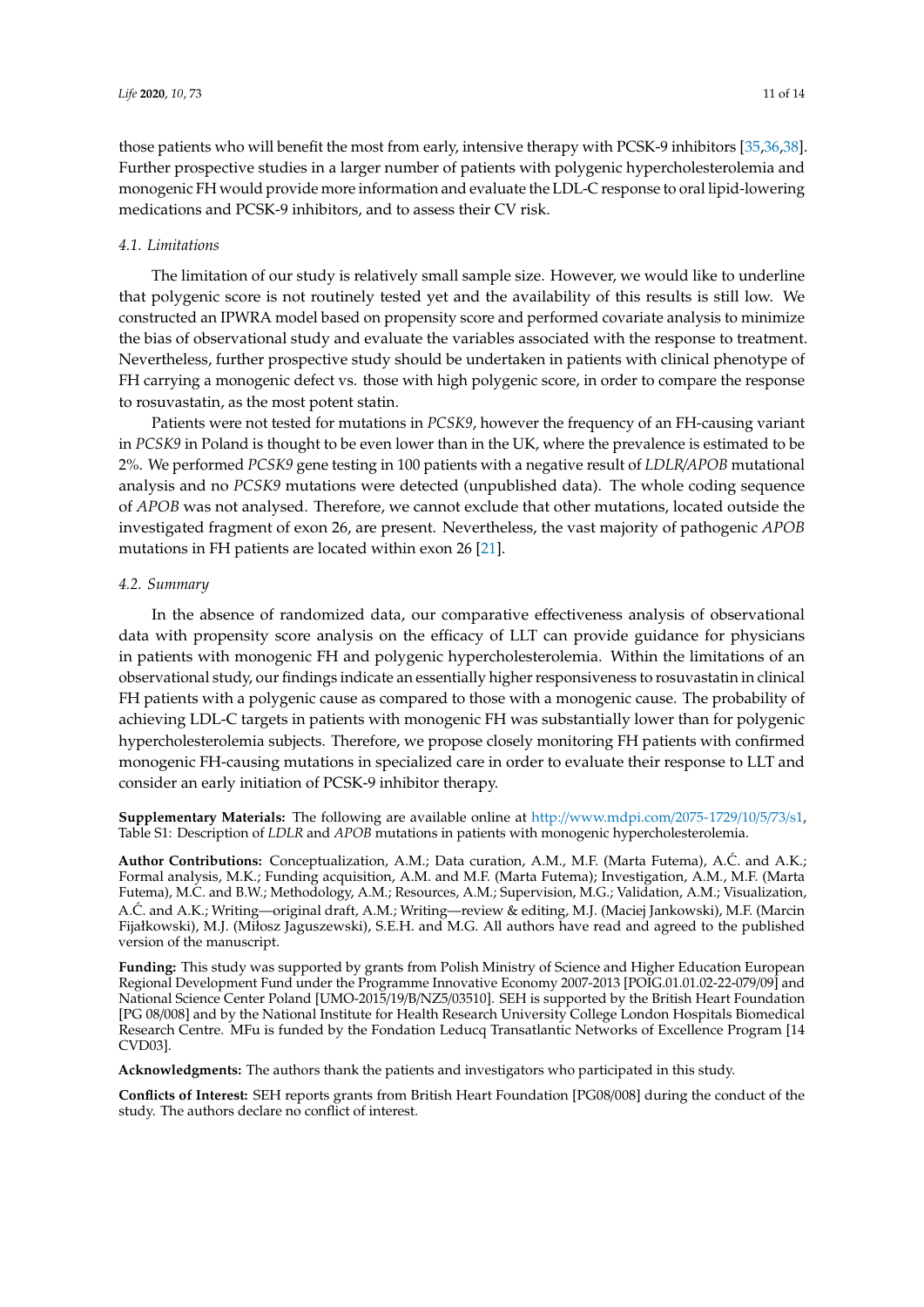#### **References**

- <span id="page-11-0"></span>1. Nordestgaard, B.G.; Chapman, M.J.; Humphries, S.E.; Ginsberg, H.N.; Masana, L.; Descamps, O.S.; Wiklund, O.; Hegele, R.A.; Raal, F.J.; Defesche, J.C.; et al. Familial hypercholesterolaemia is underdiagnosed and undertreated in the general population: Guidance for clinicians to prevent coronary heart disease: Consensus Statement of the European Atherosclerosis Society. *Eur. Heart J.* **2013**, *34*, 3478. [\[CrossRef\]](http://dx.doi.org/10.1093/eurheartj/eht273)
- <span id="page-11-1"></span>2. Benn, M.; Watts, G.F.; Tybjærg-Hansen, A.; Nordestgaard, B.G. Mutations causative of familial hypercholesterolaemia: Screening of 98 098 individuals from the Copenhagen General Population Study estimated a prevalence of 1. *Eur. Hear. J.* **2016**, *37*, 1384–1394. [\[CrossRef\]](http://dx.doi.org/10.1093/eurheartj/ehw028) [\[PubMed\]](http://www.ncbi.nlm.nih.gov/pubmed/26908947)
- <span id="page-11-2"></span>3. Ference, B.A.; Yoo,W.; Alesh, I.; Mahajan, N.; Mirowska, K.K.; Mewada, A.; Kahn, J.; Afonso, L.; Williams, K.A.; Flack, J.M. Effect of long-term exposure to lower low-densilipoprotein cholesterol beginning early in life on the risk of coronary heart disease. A mendelian randomization analysis. *Ration. Pharmacother. Cardiol.* **2013**, *9*, 90–98. [\[CrossRef\]](http://dx.doi.org/10.20996/1819-6446-2013-9-1-90-98)
- <span id="page-11-6"></span>4. Sharifi, M.; Futema, M.; Nair, D.; Humphries, S.E. Genetic Architecture of Familial Hypercholesterolaemia. *Curr. Cardiol. Rep.* **2017**, *19*, 44. [\[CrossRef\]](http://dx.doi.org/10.1007/s11886-017-0848-8) [\[PubMed\]](http://www.ncbi.nlm.nih.gov/pubmed/28405938)
- <span id="page-11-3"></span>5. Humphries, S.E.; Cooper, J.; Seed, M.; Capps, N.; Durrington, P.; Jones, B.; McDowell, I.; Soran, H.; Neil, H. Simon Broome Familial Hyperlipidaemia Register Group Coronary heart disease mortality in treated familial hypercholesterolaemia: Update of the UK Simon Broome FH register. *Atherosclerosis* **2018**, *274*, 41–46. [\[CrossRef\]](http://dx.doi.org/10.1016/j.atherosclerosis.2018.04.040)
- <span id="page-11-4"></span>6. Goldstein, J.L.; Brown, M.S. The LDL receptor. *Arterioscler. Thromb. Vasc. Biol.* **2009**, *29*, 431. [\[CrossRef\]](http://dx.doi.org/10.1161/ATVBAHA.108.179564)
- 7. Mikhailova, S.V.; Ivanoshchuk, D.E.; Timoshchenko, O.; Shakhtshneider, E.V. Genes Potentially Associated with Familial Hypercholesterolemia. *Biomolecules* **2019**, *9*, 807. [\[CrossRef\]](http://dx.doi.org/10.3390/biom9120807)
- <span id="page-11-5"></span>8. Hendricks-Sturrup, R.M.; Clark-LoCascio, J.; Lu, C. A Global Review on the Utility of Genetic Testing for Familial Hypercholesterolemia. *J. Pers. Med.* **2020**, *10*, 23. [\[CrossRef\]](http://dx.doi.org/10.3390/jpm10020023)
- <span id="page-11-7"></span>9. Talmud, P.J.; Shah, S.; Whittall, R.; Futema, M.; Howard, P.; A Cooper, J.; Harrison, S.C.; Li, K.; Drenos, F.; Karpe, F.; et al. Use of low-density lipoprotein cholesterol gene score to distinguish patients with polygenic and monogenic familial hypercholesterolaemia: A case-control study. *Lancet* **2013**, *381*, 1293–1301. [\[CrossRef\]](http://dx.doi.org/10.1016/S0140-6736(12)62127-8)
- <span id="page-11-8"></span>10. Futema, M.; Shah, S.; Cooper, J.A.; Li, K.; Whittall, R.A.; Sharifi, M.; Goldberg, O.; Drogari, E.; Mollaki, V.; Wiegman, A.; et al. Refinement of Variant Selection for the LDL Cholesterol Genetic Risk Score in the Diagnosis of the Polygenic Form of Clinical Familial Hypercholesterolemia and Replication in Samples from 6 Countries. *Clin. Chem.* **2015**, *61*, 231–238. [\[CrossRef\]](http://dx.doi.org/10.1373/clinchem.2014.231365)
- <span id="page-11-9"></span>11. E Humphries, S.; A Whittall, R.; Hubbart, C.S.; Maplebeck, S.; A Cooper, J.; Soutar, A.K.; Naoumova, R.; Thompson, G.R.; Seed, M.; Durrington, P.N.; et al. Genetic causes of familial hypercholesterolaemia in patients in the UK: Relation to plasma lipid levels and coronary heart disease risk. *J. Med. Genet.* **2006**, *43*, 943–949. [\[CrossRef\]](http://dx.doi.org/10.1136/jmg.2006.038356)
- 12. Masana, L.; Zamora, A.; Plana, N.; Comas-Cufí, M.; García-Gil, M.; Lluch, R.M.; Ponjoan, A.; Alves, L.; Elosua, R.; Marrugat, J.; et al. Incidence of Cardiovascular Disease in Patients with Familial Hypercholesterolemia Phenotype: Analysis of 5 Years Follow-Up of Real-World Data from More than 1.5 Million Patients. *J. Clin. Med.* **2019**, *8*, 1080. [\[CrossRef\]](http://dx.doi.org/10.3390/jcm8071080) [\[PubMed\]](http://www.ncbi.nlm.nih.gov/pubmed/31340450)
- 13. Petrov, I.S.; Postadzhiyan, A.S.; Tokmakova, M.P.; Kitova, L.G.; Tsonev, S.N.; Addison, J.; Petkova, R.T.; Lachev, V.I. Management of High and Very High-Risk Subjects with Familial Hypercholesterolemia: Results from an Observational Study in Bulgaria. *Folia Medica* **2018**, *60*, 389–396. [\[CrossRef\]](http://dx.doi.org/10.2478/folmed-2018-0020)
- <span id="page-11-10"></span>14. Hrechanina, O.; Isayeva, G.; Kolesnikova, O.; Isakova, Y. Relations Between Familial Hypercholesterolemia and Early Ischemic Heart Disease: An Analysis of Medical Documentation Data. *Serbian J. Exp. Clin. Res.*. [\[CrossRef\]](http://dx.doi.org/10.2478/sjecr-2019-0056)
- <span id="page-11-11"></span>15. Sharifi, M.; Higginson, E.; Bos, S.; Gallivan, A.; Harvey, D.; Li, K.W.; Abeysekera, A.; Haddon, A.; Ashby, H.; Shipman, K.; et al. Greater preclinical atherosclerosis in treated monogenic familial hypercholesterolemia vs. polygenic hypercholesterolemia. *Atherosclerosis* **2017**, *263*, 405–411. [\[CrossRef\]](http://dx.doi.org/10.1016/j.atherosclerosis.2017.05.015) [\[PubMed\]](http://www.ncbi.nlm.nih.gov/pubmed/28549500)
- <span id="page-11-12"></span>16. Santos, P.C.J.D.L.; Morgan, A.C.; Jannes, C.E.; Turolla, L.; Krieger, J.E.; Santos, R.D.; Pereira, A.D.C. Presence and type of low density lipoprotein receptor (LDLR) mutation influences the lipid profile and response to lipid-lowering therapy in Brazilian patients with heterozygous familial hypercholesterolemia. *Atherosclerosis* **2014**, *233*, 206–210. [\[CrossRef\]](http://dx.doi.org/10.1016/j.atherosclerosis.2013.12.028) [\[PubMed\]](http://www.ncbi.nlm.nih.gov/pubmed/24529145)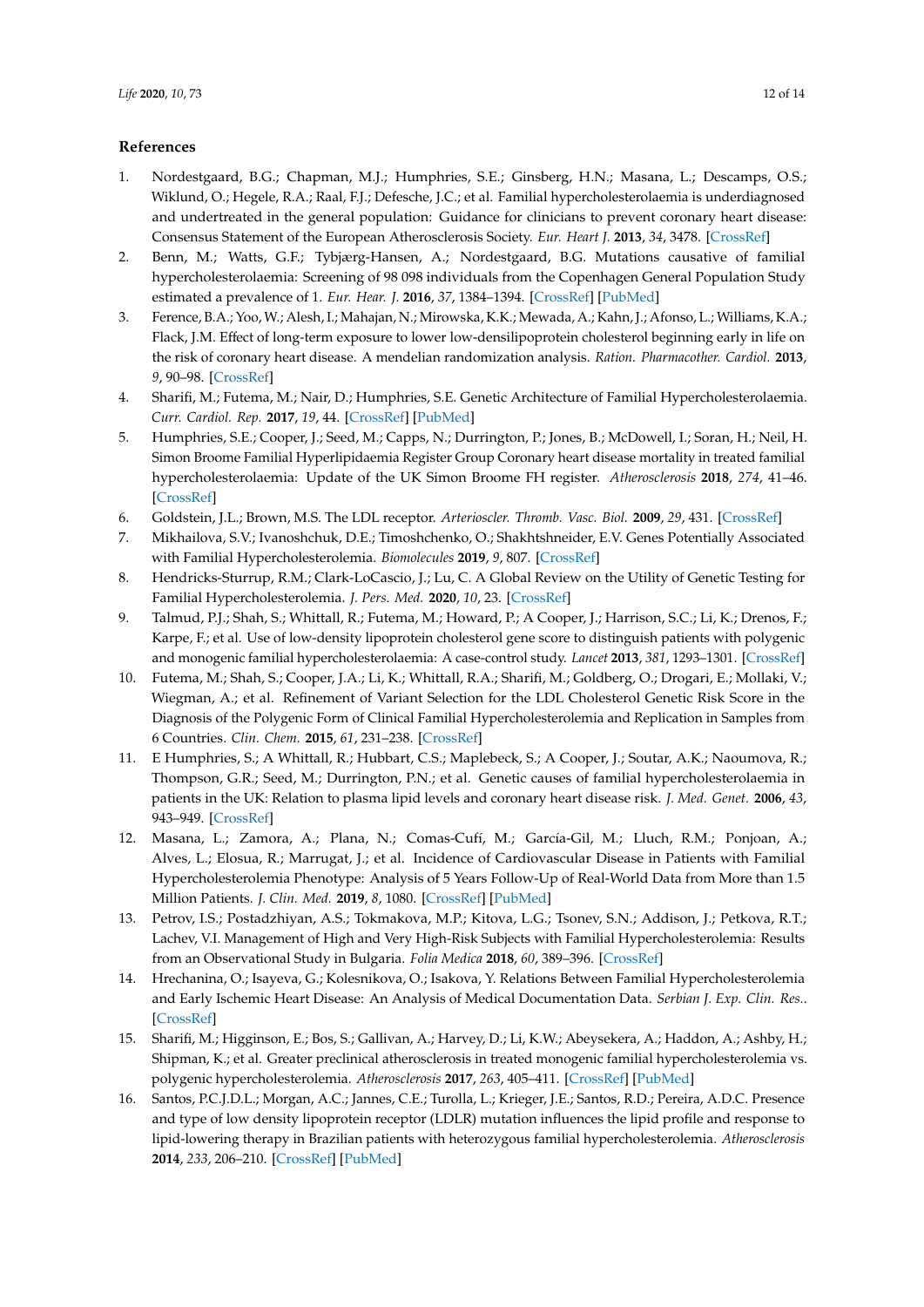- <span id="page-12-0"></span>17. Mickiewicz, A.; Chmara, M.; Futema, M.; Fijałkowski, M.; Chlebus, K.; Gałąska, R.; Bandurski, T.; Pajkowski, M.; Żuk, M.; Wasag, B.; et al. Efficacy of clinical diagnostic criteria for familial hypercholesterolemia genetic testing in Poland. *Atherosclerosis* **2016**, *249*, 52–58. [\[CrossRef\]](http://dx.doi.org/10.1016/j.atherosclerosis.2016.03.025)
- <span id="page-12-1"></span>18. E Heath, K.; E Humphries, S.; Middleton-Price, H.; Boxer, M. A molecular genetic service for diagnosing individuals with familial hypercholesterolaemia (FH) in the United Kingdom. *Eur. J. Hum. Genet.* **2001**, *9*, 244–252. [\[CrossRef\]](http://dx.doi.org/10.1038/sj.ejhg.5200633)
- <span id="page-12-2"></span>19. Chmara, M.; Kubalska, J.; Bednarska-Makaruk, M.; W˛egrzyn, A.; Pronicka, E.; Wehr, A.; Rynkiewicz, A.; Limon, J. Molecular Characterization of Polish Patients With Familial Hypercholesterolemia: Novel And Recurrent LDLR Gene Mutations. *Atheroscler. Suppl.* **2008**, *9*, 111. [\[CrossRef\]](http://dx.doi.org/10.1016/S1567-5688(08)70445-8)
- <span id="page-12-3"></span>20. Schuster, H.; Rauh, G.; Muller, S.; Keller, C.; Wolfram, G.; Zöllner, N. Allele-specific and asymmetric polymerase chain reaction amplification in combination: A one step polymerase chain reaction protocol for rapid diagnosis of familial defective apolipoprotein B-100. *Anal. Biochem.* **1992**, *204*, 22–25. [\[CrossRef\]](http://dx.doi.org/10.1016/0003-2697(92)90133-R)
- <span id="page-12-4"></span>21. Iacocca, M.A.; Chora, J.R.; Carrié, A.; Freiberger, T.; Leigh, S.E.; Defesche, J.C.; Kurtz, C.L.; Distefano, M.; Santos, R.D.; Humphries, S.E.; et al. ClinVar database of global familial hypercholesterolemia-associated DNA variants. *Hum. Mutat.* **2018**, *39*, 1631–1640. [\[CrossRef\]](http://dx.doi.org/10.1002/humu.23634) [\[PubMed\]](http://www.ncbi.nlm.nih.gov/pubmed/30311388)
- <span id="page-12-5"></span>22. Futema, M.; Bourbon, M.; Williams, M.; Humphries, S.E. Clinical utility of the polygenic LDL-C SNP score in familial hypercholesterolemia. *Atherosclerosis* **2018**, *277*, 457–463. [\[CrossRef\]](http://dx.doi.org/10.1016/j.atherosclerosis.2018.06.006) [\[PubMed\]](http://www.ncbi.nlm.nih.gov/pubmed/30270085)
- <span id="page-12-6"></span>23. Catapano, A.L.; Graham, I.; De Backer, G.; Wiklund, O.; Chapman, M.J.; Drexel, H.; Hoes, A.W.; Jennings, C.S.; Landmesser, U.; Pedersen, T.R.; et al. 2016 ESC/EAS Guidelines for the Management of Dyslipidaemias. *Eur. Hear. J.* **2016**, *37*, 2999–3058. [\[CrossRef\]](http://dx.doi.org/10.1093/eurheartj/ehw272) [\[PubMed\]](http://www.ncbi.nlm.nih.gov/pubmed/27567407)
- <span id="page-12-7"></span>24. Wooldridge, J.M. *Econometric Analysis of Cross Section and Panel Data*; MIT press: Cambridge, MA, USA, 2010.
- <span id="page-12-8"></span>25. Szymański, F.M.; Barylski, M.; Cybulska, B.; Wożakowska-Kapłon, B.; Krasiński, Z.; Mamcarz, A.; Widecka, K.; Płatek, A.E.; Dudek, D.; Mickiewicz, A.; et al. Recommendation for the management of dyslipidemia in Poland—Third Declaration of Sopot. Interdisciplinary Expert Position Statement endorsed by the Polish Cardiac Society Working Group on Cardiovascular Pharmacotherapy. *Cardiol. J.* **2018**, *25*, 655–665. [\[CrossRef\]](http://dx.doi.org/10.5603/CJ.2018.0141) [\[PubMed\]](http://www.ncbi.nlm.nih.gov/pubmed/30600830)
- 26. Mach, F.; Baigent, C.; Catapano, A.L.; Koskinas, K.C.; Casula, M.; Badimon, L.; Chapman, M.J.; De Backer, G.G.; Delgado, V.; A Ference, B.; et al. 2019 ESC/EAS Guidelines for the management of dyslipidaemias: Lipid modification to reduce cardiovascular risk. *Eur. Hear. J.* **2019**, *41*, 111–188. [\[CrossRef\]](http://dx.doi.org/10.1093/eurheartj/ehz455) [\[PubMed\]](http://www.ncbi.nlm.nih.gov/pubmed/31504418)
- <span id="page-12-14"></span>27. Masana, L.; Plana, N.; Pérez-Calahorra, S.; Ibarretxe, D.; Lamiquiz-Moneo, I.; Pedro-Botet, J.; Suarez-Tembra, M.; Valdivielso, P.; Ortega, E.; De Miguel-Etayo, P. How many familial hypercholesterolemia patients are eligible for PCSK9 inhibition? *Atherosclerosis* **2017**, *262*, 107–112. [\[CrossRef\]](http://dx.doi.org/10.1016/j.atherosclerosis.2017.05.013) [\[PubMed\]](http://www.ncbi.nlm.nih.gov/pubmed/28531826)
- 28. Gouni-Berthold, I. The efficacy of anti-PCSK9 antibodies: Results from recent trials. *Atheroscler. Suppl.* **2017**, *30*, 9–18. [\[CrossRef\]](http://dx.doi.org/10.1016/j.atherosclerosissup.2017.05.030)
- <span id="page-12-9"></span>29. E Kosmas, C.; Estrella, A.M.; Sourlas, A.; Silverio, D.; Hilario, E.; Montan, P.D.; Guzman, E. Inclisiran: A New Promising Agent in the Management of Hypercholesterolemia. *Diseases* **2018**, *6*, 63. [\[CrossRef\]](http://dx.doi.org/10.3390/diseases6030063)
- <span id="page-12-10"></span>30. Lee, T.; Iacocca, M.A.; Ban, M.R.; A Hegele, R. Efficacy of Evolocumab in Monogenic vs Polygenic Hypercholesterolemia. *CJC Open* **2019**, *1*, 115–118. [\[CrossRef\]](http://dx.doi.org/10.1016/j.cjco.2019.02.005)
- <span id="page-12-11"></span>31. Sijbrands, E.; Lombardi, M.P.; Westendorp, R.G.; Leuven, J.A.G.; Meinders, A.; Van Der Laarse, A.; Frants, R.R.; Havekes, L.M.; Smelt, A.H. Similar response to simvastatin in patients heterozygous for familial hypercholesterolemia with mRNA negative and mRNA positive mutations. *Atherosclerosis* **1998**, *136*, 247–254. [\[CrossRef\]](http://dx.doi.org/10.1016/S0021-9150(97)00216-5)
- <span id="page-12-12"></span>32. Chaves, F.J.; Real, J.T.; García-García, A.B.; Civera, M.; Armengod, M.E.; Ascaso, J.F.; Carmena, R. Genetic Diagnosis of Familial Hypercholesterolemia in a South European Outbreed Population: Influence of Low-Density Lipoprotein (LDL) Receptor Gene Mutations on Treatment Response to Simvastatin in Total, LDL, and High-Density Lipoprotein Cholesterol. *J. Clin. Endocrinol. Metab.* **2001**, *86*, 4926–4932. [\[CrossRef\]](http://dx.doi.org/10.1210/jcem.86.10.7899) [\[PubMed\]](http://www.ncbi.nlm.nih.gov/pubmed/11600564)
- <span id="page-12-13"></span>33. Vrablik, M.; Raslova, K.; Vohnout, B.; Bláha, V.; Satny, M.; Kyselak, O.; Vaclova, M.; Urbanek, R.; Maskova, J.; Soska, V.; et al. Real-life LDL-C treatment goals achievement in patients with heterozygous familial hypercholesterolemia in the Czech Republic and Slovakia: Results of the PLANET registry. *Atherosclerosis* **2018**, *277*, 355–361. [\[CrossRef\]](http://dx.doi.org/10.1016/j.atherosclerosis.2018.08.008) [\[PubMed\]](http://www.ncbi.nlm.nih.gov/pubmed/30270071)